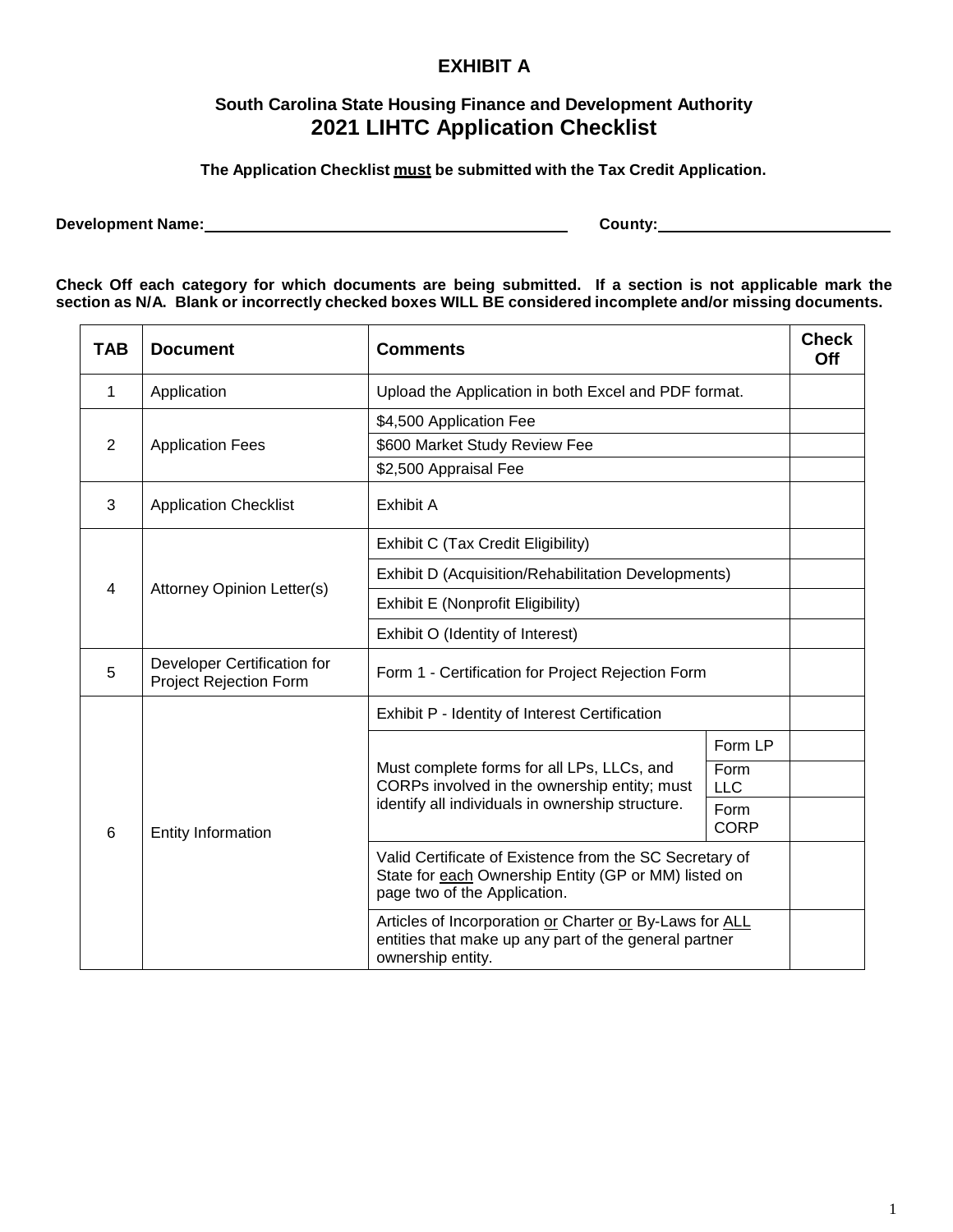| 7  | Nonprofit Information -<br>Provide these documents<br><b>ONLY If Development Team</b><br>includes a non-profit sponsor | IRS Determination of Nonprofit Status - 501(C)(3) or 501<br>$(C)(4)$ Letter.                                                        |  |
|----|------------------------------------------------------------------------------------------------------------------------|-------------------------------------------------------------------------------------------------------------------------------------|--|
|    |                                                                                                                        | Most Current IRS Form 990                                                                                                           |  |
|    |                                                                                                                        | Certificate of Existence from the SC Secretary of State.                                                                            |  |
|    |                                                                                                                        | List of Nonprofit Board Members including the number of<br>years they have served on the Board.                                     |  |
|    |                                                                                                                        | List of Full Time Employees and their responsibilities.                                                                             |  |
|    |                                                                                                                        | Narrative Statement/Plan for Material Participation. Refer<br>to page 6 of the 2021 QAP                                             |  |
|    |                                                                                                                        | By-Laws and Mission Statement. Evidence that the<br>Nonprofit has among its exempt purposes the fostering of<br>low-income housing. |  |
| 8  | <b>Entity Agreement</b>                                                                                                | Development Agreement                                                                                                               |  |
|    |                                                                                                                        | Initial Partnership Agreement or LLC Operating Agreement                                                                            |  |
|    | <b>Previous Tax Credit</b><br>Participation                                                                            | Exhibit K - Refer to page 10 in the 2021 QAP.                                                                                       |  |
| 9  |                                                                                                                        | Exhibit X - Refer to page E-8 of the 2021 QAP.                                                                                      |  |
|    |                                                                                                                        | Exhibit Y - Refer to pages 11 of the 2021 QAP.                                                                                      |  |
| 10 | Architect and/or Professional<br><b>Engineer Certification</b>                                                         | <b>Exhibit G</b>                                                                                                                    |  |
|    |                                                                                                                        | Accessibility Documentation- Exhibits AA and BB                                                                                     |  |
| 11 | <b>Site Control Documents</b>                                                                                          | If changes from Prelim. Application. Refer to page 9 in the<br>2021 QAP.                                                            |  |
| 12 | Zoning                                                                                                                 | Letter from City/County Official verifying the current site<br>zoning classification. Refer to page 9 of the 2021 QAP.              |  |
|    |                                                                                                                        | Water and Sewer verification. Refer to page 12 in the<br>2021 QAP.                                                                  |  |
|    | Acquisition/Rehabilitation<br>Developments                                                                             | Initial Building Placed-In-Service Date Information                                                                                 |  |
|    |                                                                                                                        | Acquisition Building Service Dates - Provide date<br>building(s) will be acquired.                                                  |  |
| 13 |                                                                                                                        | Evidence of Existing Rental Subsidies (if applicable)                                                                               |  |
|    |                                                                                                                        | Current Rent Roll, certified by the property manager                                                                                |  |
|    |                                                                                                                        | Form 3 - Developer Relocation Certification & Tenant<br>Profile Form                                                                |  |
|    |                                                                                                                        | Relocation Plan (if applicable)                                                                                                     |  |
| 14 | <b>Utility Allowance Estimate</b>                                                                                      | Current Utility Allowance Estimate - Refer to page 6 of the<br>2021 QAP.                                                            |  |
| 15 | <b>Physical Needs Assessment</b>                                                                                       | Physical Needs Assessment Report - Refer to page 8 in<br>the 2021 QAP.                                                              |  |
|    |                                                                                                                        | Exhibit R - Refer to page 8 in the 2021 QAP.                                                                                        |  |
|    |                                                                                                                        | Narrative addressing Section VIII items A., B., C., D. from<br>page 24 of the 2021 QAP.                                             |  |